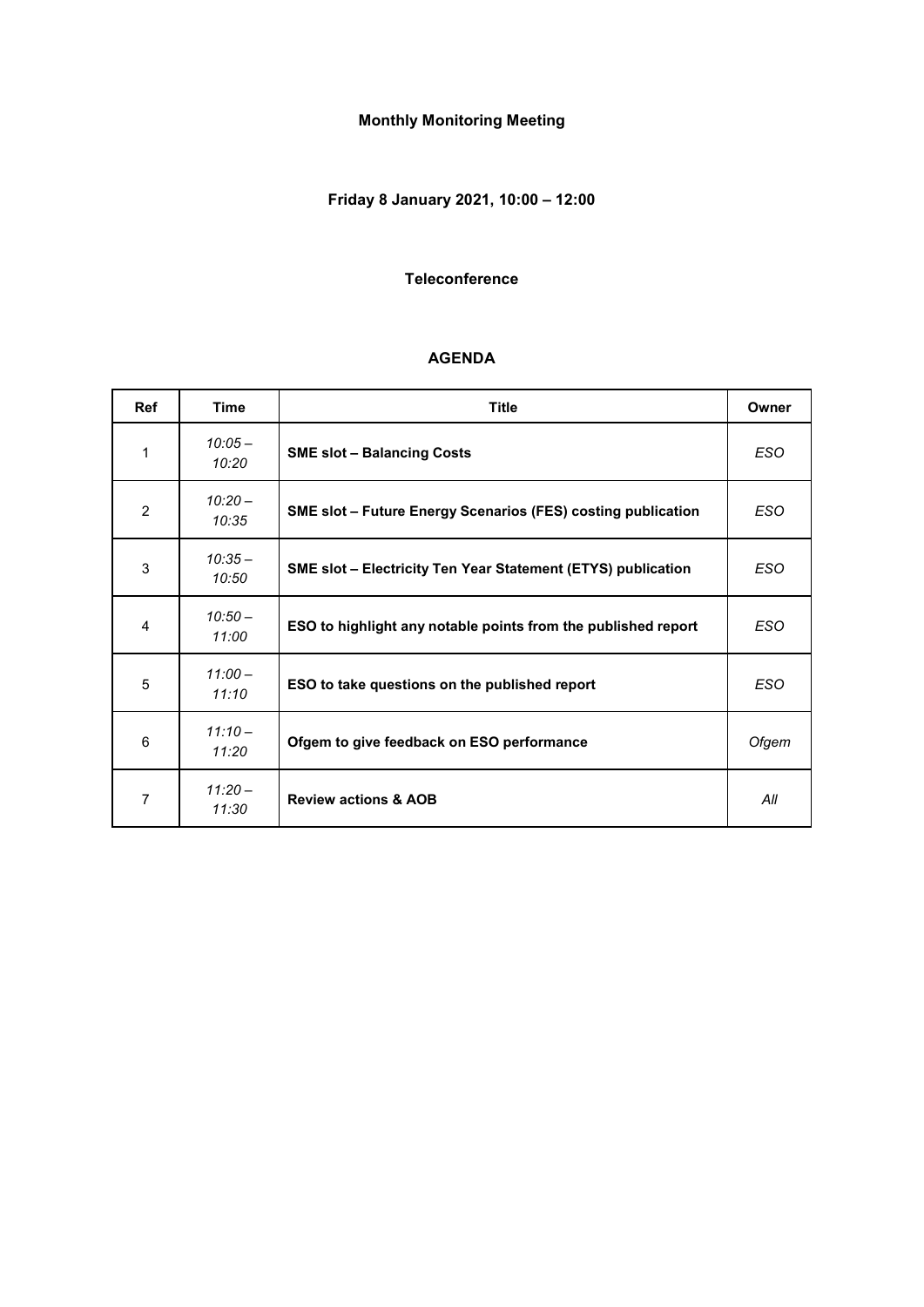#### **Meeting record**

#### **Monthly Monitoring Meeting**

| Date:                | 8 January 2021        |
|----------------------|-----------------------|
| Time:                | $10:00 - 12:00$       |
| <b>Venue/format:</b> | <b>Teleconference</b> |

#### **ACTIONS**

| Meeting<br>No. | <b>Action</b><br>No. | <b>Date</b><br>Raised | <b>Target</b><br>Date | Resp.         | <b>Description</b>                                                                                                                                  | <b>Status</b> |
|----------------|----------------------|-----------------------|-----------------------|---------------|-----------------------------------------------------------------------------------------------------------------------------------------------------|---------------|
| 29             | 67                   | 8/1/21                | 29/1/21               | Ofgem         | Follow up questions on ESO<br>response to the interactions<br>between the Constraint<br>Management Pathfinder and the<br>possible RIIO-T2 incentive | Closed        |
| 29             | 68                   | 8/1/21                | 29/1/21               | <b>ESO</b>    | SME to present at next monthly<br>meeting to discuss wind<br>forecasting metric and how ESO<br>are addressing errors                                | Open          |
| 29             | 69                   | 8/1/21                | 29/1/21               | <b>ESO</b>    | Demonstrate plan to lower<br>Constraint costs                                                                                                       | Open          |
| 29             | 70                   | 8/1/21                | 29/1/21               | <b>ESO</b>    | Share scope of 'Joining the dots'<br>work                                                                                                           | Open          |
| 29             | 71                   | 8/1/21                | May 2021              | ESO/<br>Ofgem | Organise "Deep dive" on Role 3<br>activities for the end of the year                                                                                | Open          |

#### **MAIN ITEMS OF INTEREST**

#### **1. SME slot – Balancing costs**

The Electricity System Operator (ESO) presenter gave commentary on the £193.6m outturn against the £82.8m benchmark.

Key points:

- November this year was much higher than last year, with increases in all categories but particularly constraints, which were almost £100m higher this year. This is also the first month since February 2020 where constraints were greater than 50% of the total cost.
- November costs were higher than October. Constraints and Reactive were higher. Less on energy balancing, reserve and response, RoCoF, and Blackstart.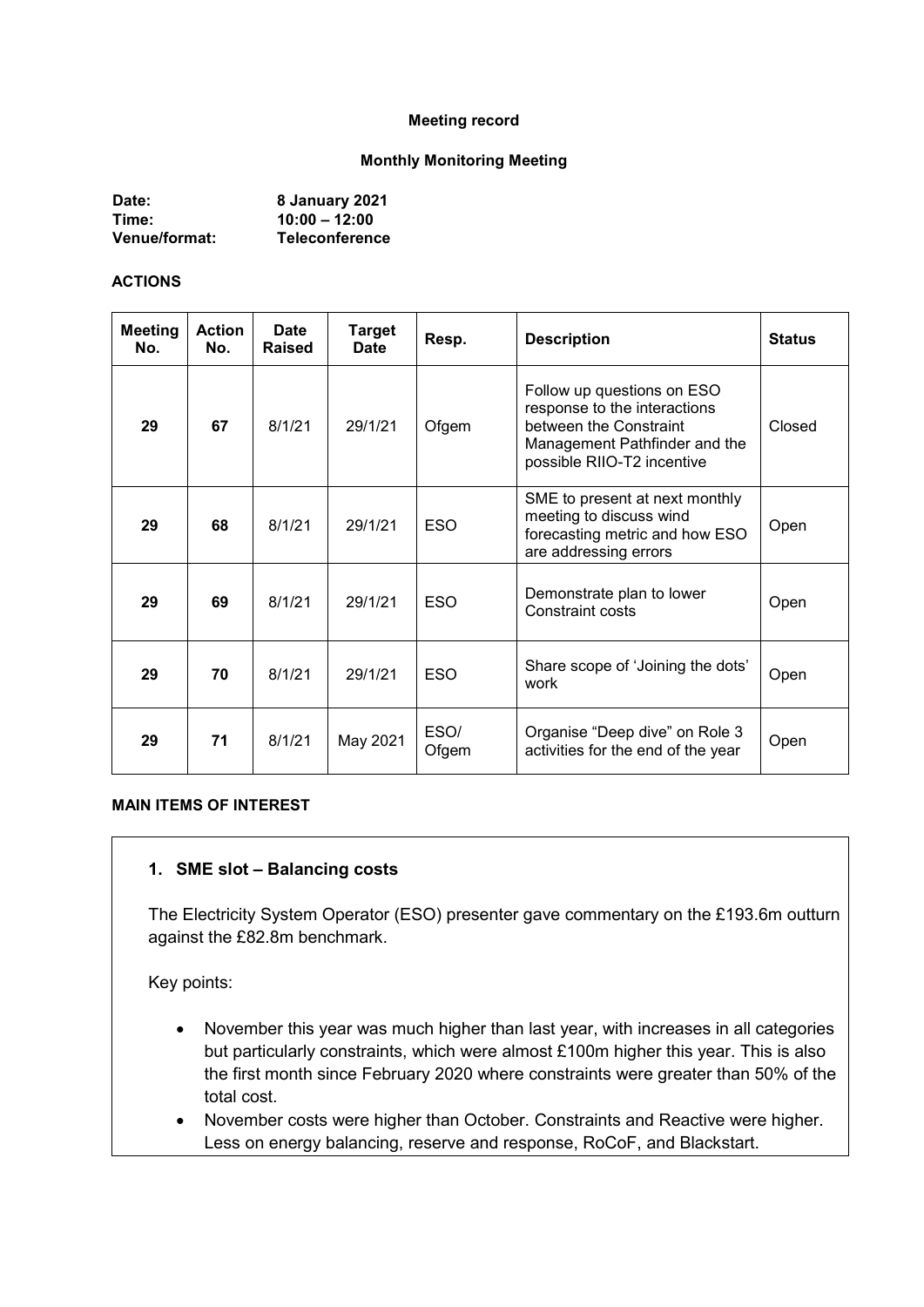- Demand was significantly lower throughout November due to the second lockdown, however with the naturally higher demand levels across the summer lockdown this didn't drive prices in the same way. The minimum Non Daily Metered (NDM) for November was 16.5GW compared with 13.4GW in the summer and there was even an Electricity Margin Notice (EMN) on 17 November as upward margin is harder to manage in the winter.
- Overall wind output for November was slightly lower than October but roughly what ESO would expect for this time of year. Scottish wind was slightly higher than October, offset by England and Wales wind which was lower.
- November saw a significant rise in constraint costs that were driven by reduced capacity at the B7 boundary due to an outage
- ESO described some examples of Control Room cost saving actions

### Q&A Section:

Q1: November saw a record high in balancing costs mainly due to the increase in constraint costs specifically in England and Wales. Is this likely to be a growing trend in the next few months if high wind periods occur due to outage delays from the summer? Or are the ESO expecting these numbers to be back to normal over the winter period? Also are the ESO taking a lessons learned approach to this high costing month to see if they can improve their performance if they are faced with similar conditions in the future? Does the ESO consider that it needs to take further action to manage constraints?

A1: Outages that would normally have finished before the winter were delayed from earlier in the year, this drove constraint costs with the higher levels of wind expected at this time of year. These outages concluded in December and currently the network is intact, there are due to be some outages resuming this month, but not expected to have the same impact on constraint costs. ESO are expecting numbers of outages to normalise over the winter period. When the first lockdown was introduced, all work on the network ceased. The TOs have improved in their forward looking planning, therefore the ESO is not expecting the same delays in the future. We have been liaising with the TOs to determine whether the ESO can be granted enhanced ratings on particular circuits. Essential outages can't be moved, but ESO are working with the TOs to manage constraints and associated costs.

Q2: With another lockdown being introduced which is more similar to the one back in March is there an expectation that balancing costs could again increase? Are there any lessons learnt from the previous lockdown that will be taken forward this time round?

A2: We are currently not expecting this increase in balancing costs over the winter period. Initial demand patterns appear to show a 10% reduction from what we'd normally expect. Summer costs were driven by prolonged periods of low demand with higher wind levels, ESO are not expecting the winter lockdown to drive costs in the same way. Over the winter the general difficulties are managing the operative reserve and tighter upward margins. Any reduction will not impact on downward margins. We have maintained the Short Term Operability Obeya, so the ESO are looking at the implications for next summer, and whether Optional Downward Flexibility Management (ODFM) will be needed or whether the ESO could consider introducing other tools. The Control Room also now have more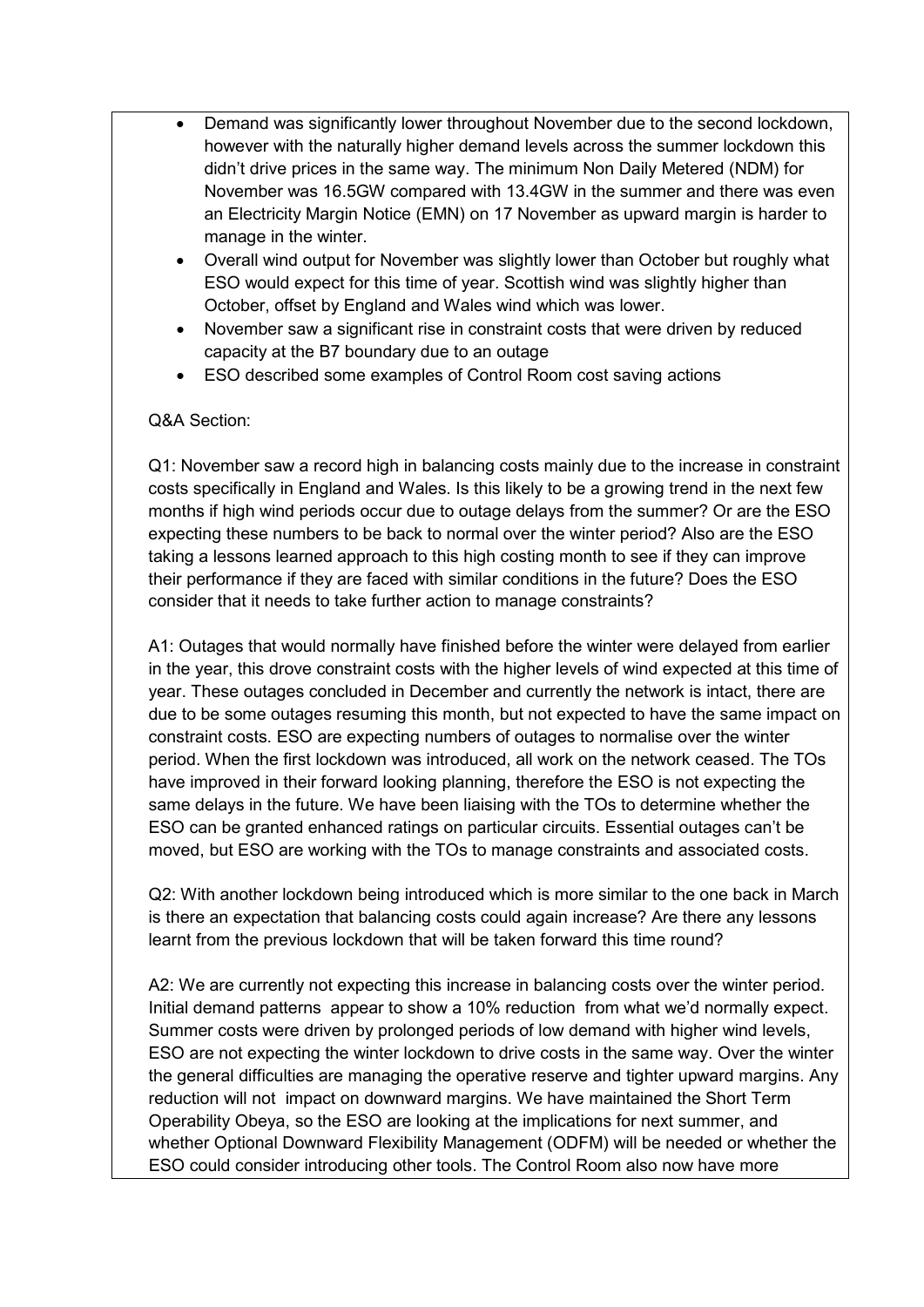experience in managing low demands, and training materials have been put into the Control Room.

# **2. SME slot – Future Energy Scenarios (FES) costing publication**

Key points:

- This work is to demonstrate the relative costs across the four energy scenarios, to potentially see which pathways are cheaper. It is not assisting in identifying a cost optimal pathway. It supports the key messages from our FES 2020 report, showing that the key messages were technologically and economically sound.
- To undergo this project, the ESO worked with Afry who provided costs for each of the different elements. The report and data workbook were published in December.
- This work is to enhance the FES to put more context around the key messages.
- Drew a level of scope and included most of the key elements of the FES, i.e. natural gas, hydrogen as well as road transport and residential heating. Have not included areas outside of the energy industry i.e. agriculture and non-road transport.
- Discussed background of the four FES scenarios: Consumer transformation, System transformation, Leading the way, and Steady progression.
- Costs were balanced across the scenarios, there is only a 7% difference in overall costs. Transport and heating are big factors. 'Leading the way' resulted in the cheapest scenario. There is no major cost difference between scenarios until 2045 with costs remaining around the same levels as today. 'Leading the Way' sees sharp annual cost reductions post 2045, the other three scenarios see broadly similar annual costs out to 2050.
- For stakeholder engagement we have held a webinar and utilised social media. Ofgem, BEIS and the CCC were consulted during the process and have been engaged throughout the process. By providing all our costs this allows for others to challenge and also create their own forecasts for the benefit of consumers.

## Q&A Section:

Q1: Can you give an overview of the stakeholder feedback received?

A1: During the launch there was feedback which indicated that it was good to see these results. Data workbook has been well received. People were also surprised that the "leading the way" scenario was the cheapest. We have had to make assumptions on network constraints as FES scenarios are based on unconstrained network, there has been a lot of engagement on how the ESO can improve on this.

Q2: Will these results feed into any more analysis?

A2: The model created by Afry for the costing work will be able to be repeated for subsequent revisions of the FES. Some of the costs included in the model will help the analysis for FES 21.

## **3. SME slot – Electricity Ten Year Statement (ETYS) publication**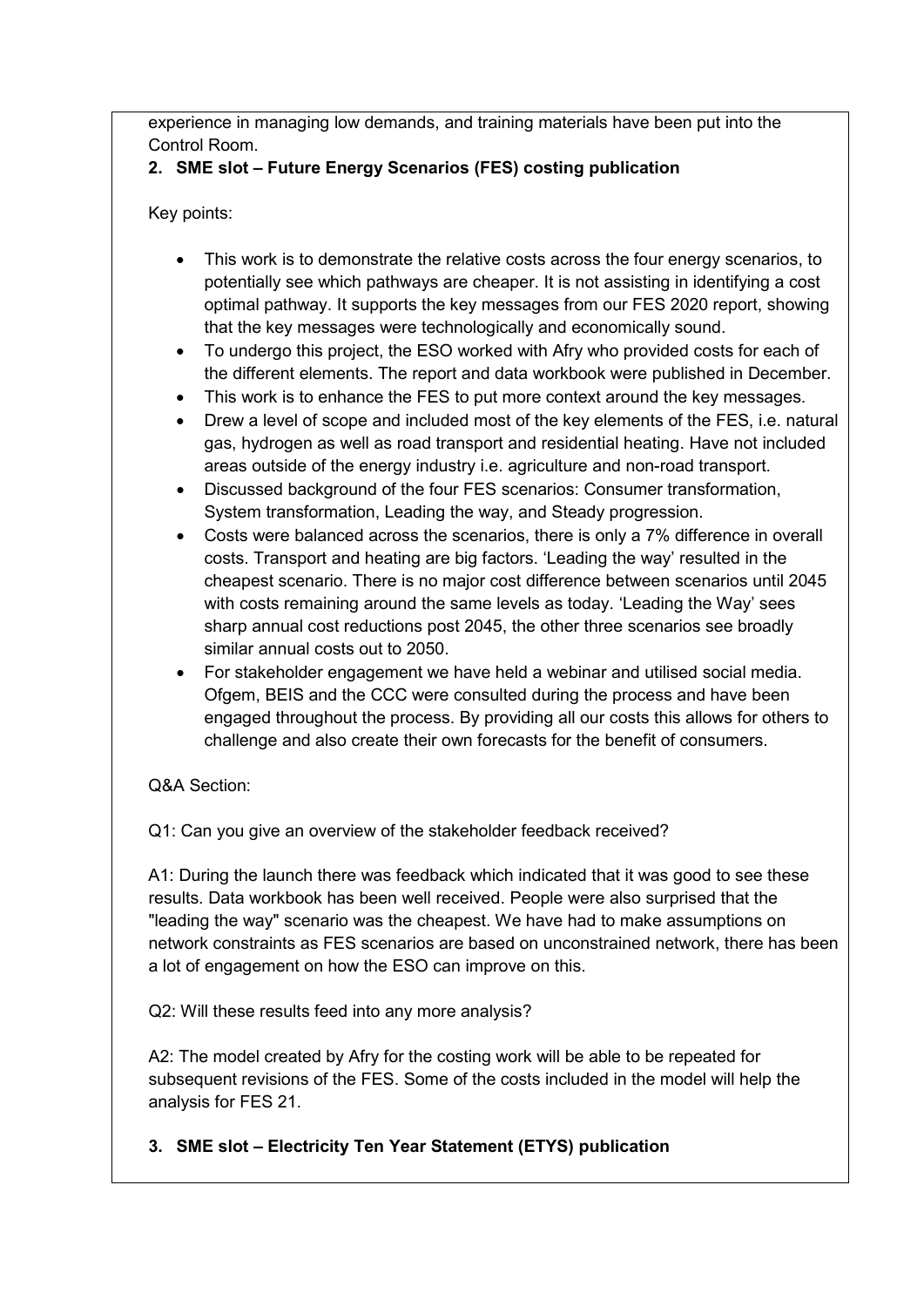Key points:

- The ETYS is the ESO's latest assessment of the current capability of the transmission system, and a view of future transmission requirements and capability needed on the GB transmission system in the next 10 years. With this we can engage with industry and devise solutions that help develop the transmission system. ESO use the FES scenario data and apply it to a snapshot of the network over the next 10 years so we can identify where there's going to be network congestion. In the ETYS, ESO determine transfer capacity for the region and overlay this on the expected power flows. We identify the size of the requirements needed to deliver a safe and reliable supply of electricity. Once this is known we assess potential solutions that will help meet these through the Network Options Assessment (NOA) process and ensure the most economic and efficient solutions are given recommendation to proceed. To encourage competition, we have made the information more accessible and digestible for stakeholders by publishing it online.
- Key messages that are coming from the ETYS is that the power flows are going to become more variable with higher peaks and more wind coming from the north. As we work towards net zero, the network will need more reinforcement. If no action is taken, constraint costs will rise significantly.
- Published ETYS in three formats: Full publication in an interactive web format, and Summary of the ETYS publication and Full legacy in PDF. Web version resulted in more interest and better engagement. ESO made improvements in the probabilistic section so it reflects the true system, and other innovation project updates. The ETYS launch was very successful with 1550 new viewers on the ETYS website which is unprecedented. As a result, going forward, subject to engagement with stakeholders and Ofgem, we will only do the web version.
- Regarding stakeholder engagement, the ETYS is written together primarily with the TOs and the analysis is carried out jointly. There was also a public call for feedback on ETYS 2019 in April 2020, the 2020 publication has been written with this in mind. The ETYS web version also has the ability for stakeholders to submit mini surveys, the results show improvement over the previous format with new stakeholders.
- ESO are improving the analysis by looking at more detailed year-round thermal requirements and are learning from the NOA pathfinder and bringing this to the ETYS. As ESO move towards competition, there is a need to ensure ESO are considering all potential options to future system needs therefore we are inviting industry feedback.

### **4. ESO to highlight any notable points from the published report**

ESO summarised the key points from the report.

## **5. ESO to answer any questions which Ofgem have sent prior to the meeting regarding the recently published report**

Balancing questions answered during presentation – see above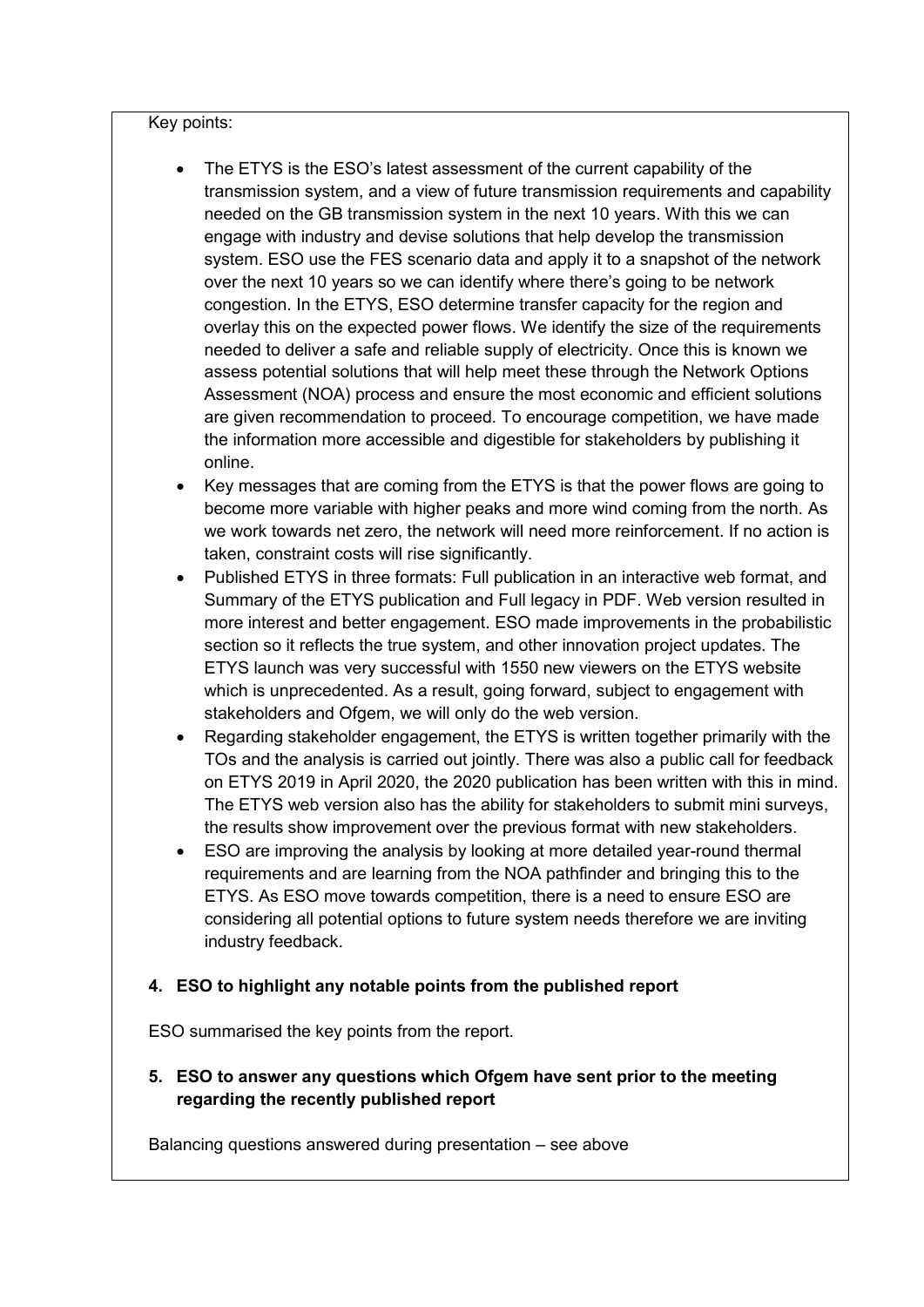Q1: Wind forecasting was again significantly higher for the second month in a row is this to be expected from now on?

A1:

Q2: With another Lockdown being introduced which is more similar to the one back in March are there any expectations on demand being significantly reduced in the coming months?

A2:

## **6. ESO to take other questions on the published report**

N/A

## **7. Ofgem to give feedback on ESO performance**

Feedback will be provided at next monthly meeting once Ofgem colleagues are back from annual leave.

### **8. Review Actions and AOB**

Closed action 66 Added actions 67-71

#### **Appendix 2 – Previously Closed Actions**

| <b>Meeting</b><br>No. | <b>Action</b><br>No. | <b>Date</b><br><b>Raised</b> | <b>Target</b><br><b>Date</b> | Resp. | <b>Description</b>                                             | <b>Status</b> |
|-----------------------|----------------------|------------------------------|------------------------------|-------|----------------------------------------------------------------|---------------|
| 27                    | 64                   | 1 Sep                        | 18 Sep                       | Ofgem | Ofgem to send through<br>the forward plan<br>addendum feedback | Closed        |
| 27                    | 65                   | 1 Sep                        | 31 Sep                       | Ofgem | Ofgem to confirm the date<br>for the mid-year panel<br>event   | Closed        |